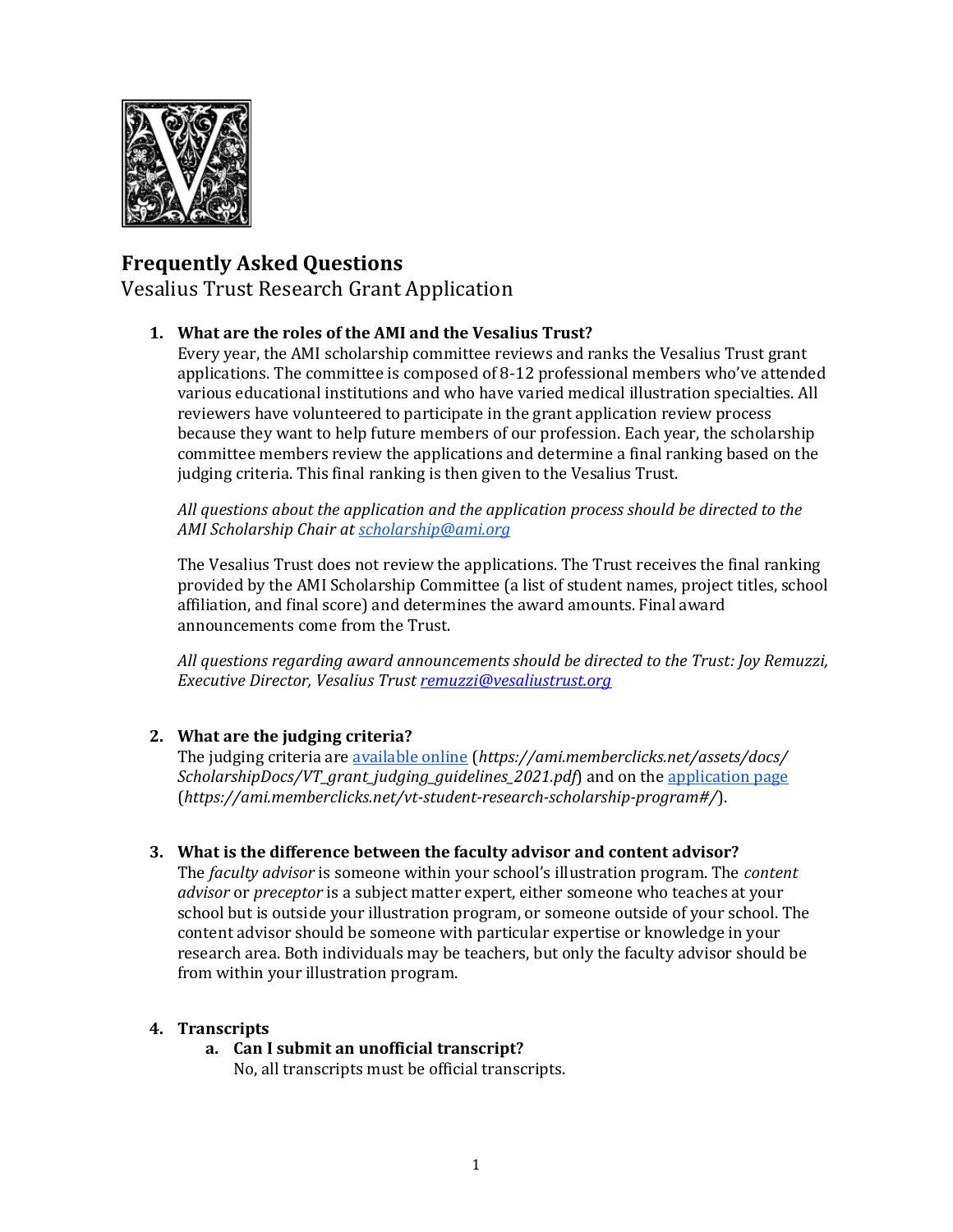**b. Should I submit an undergraduate transcript as well as my graduate transcript?**

Only your official graduate school transcripts are required for the Vesalius Trust Research Grant application.

## **c. Do you accept electronic transcripts?**

Yes, official electronic transcripts are preferred, wherever possible. Please have them sent to the AMI Scholarship Chair.

## **5. How will I know that my application has been received?**

You'll receive an automatic confirmation email when you submit your materials. Subsequently, you'll receive a personal email from the Scholarship Chair when all your materials have arrived and been confirmed.

#### **6. Notification**

## **a. When will I find out if I'll receive an award?**

You'll be notified by the Trust in late February / early March if you have been selected to receive an award.

#### **b. Will I find out if I don't receive one?**

Yes, you'll be notified by the Trust in late February / early March if you have not been selected to receive an award.

#### **7. Presentation of research**

The applications for Vesalius Trust research grants are project proposals and are reviewed before the applicants complete the final project. At the annual AMI meeting, the Vesalius Trust Student Scientific Presentations and the Vesalius Trust Student Scientific Poster Session provide two opportunities for students to be judged on the presentation of the *final outcome* of their projects rather than the *proposal*.

## **a. What are the Vesalius Trust Student Scientific Presentations?**

Select students who receive awards are invited to make a live presentation of their projects at that year's AMI meeting. Presentations are limited to the top 5 award winners. Students who are eligible will be contacted directly by the VT Student Scientific Presentations Chair.

#### **b. What is the Vesalius Trust Student Scientific Poster Session?**

The Vesalius Trust Student Scientific Poster Session is open to all research grant applicants, including those who have been invited to participate in the VT Student Scientific Presentation. *A student does not need to have received an award to participate in the poster session.* The only requirement is that the student must be present at the AMI meeting to participate. A "call for posters" will be made by the VT Student Scientific Presentation Chair in advance of the annual meeting.

#### **c. What is required for the Poster session?**

Poster session participants are asked to create a poster (a template will be provided) and present it at the 50 minute poster session. The cost of printing is covered by funds from the Vesalius Trust. All posters will be printed in advance of